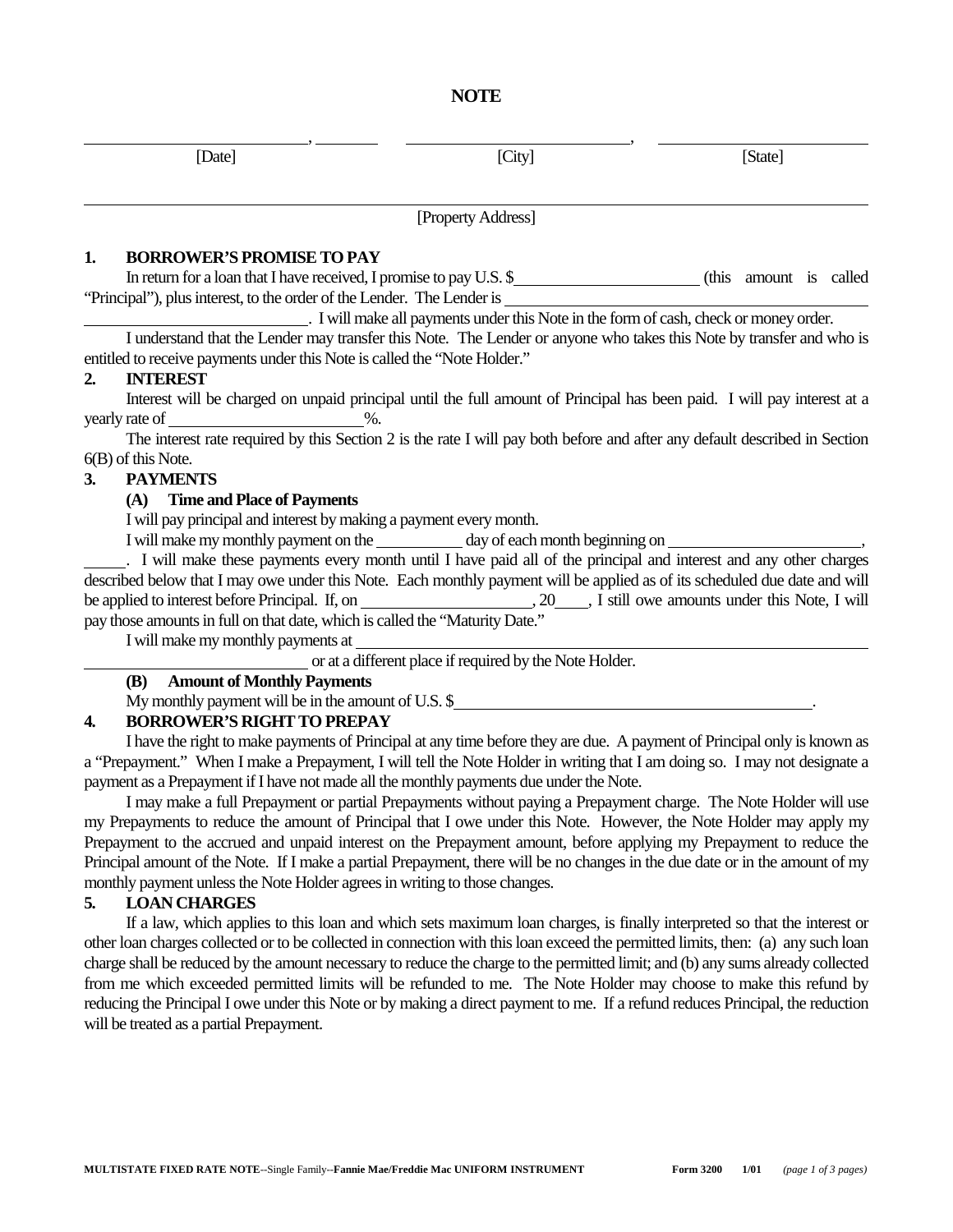# **6. BORROWER'S FAILURE TO PAY AS REQUIRED**

### **(A) Late Charge for Overdue Payments**

If the Note Holder has not received the full amount of any monthly payment by the end of calendar days after the date it is due, I will pay a late charge to the Note Holder. The amount of the charge will be % of my overdue payment of principal and interest. I will pay this late charge promptly but only once on each late payment.

### **(B) Default**

If I do not pay the full amount of each monthly payment on the date it is due, I will be in default.

# **(C) Notice of Default**

 If I am in default, the Note Holder may send me a written notice telling me that if I do not pay the overdue amount by a certain date, the Note Holder may require me to pay immediately the full amount of Principal which has not been paid and all the interest that I owe on that amount. That date must be at least 30 days after the date on which the notice is mailed to me or delivered by other means.

# **(D) No Waiver By Note Holder**

 Even if, at a time when I am in default, the Note Holder does not require me to pay immediately in full as described above, the Note Holder will still have the right to do so if I am in default at a later time.

# **(E) Payment of Note Holder's Costs and Expenses**

 If the Note Holder has required me to pay immediately in full as described above, the Note Holder will have the right to be paid back by me for all of its costs and expenses in enforcing this Note to the extent not prohibited by applicable law. Those expenses include, for example, reasonable attorneys' fees.

# **7. GIVING OF NOTICES**

 Unless applicable law requires a different method, any notice that must be given to me under this Note will be given by delivering it or by mailing it by first class mail to me at the Property Address above or at a different address if I give the Note Holder a notice of my different address.

 Any notice that must be given to the Note Holder under this Note will be given by delivering it or by mailing it by first class mail to the Note Holder at the address stated in Section 3(A) above or at a different address if I am given a notice of that different address.

# **8. OBLIGATIONS OF PERSONS UNDER THIS NOTE**

 If more than one person signs this Note, each person is fully and personally obligated to keep all of the promises made in this Note, including the promise to pay the full amount owed. Any person who is a guarantor, surety or endorser of this Note is also obligated to do these things. Any person who takes over these obligations, including the obligations of a guarantor, surety or endorser of this Note, is also obligated to keep all of the promises made in this Note. The Note Holder may enforce its rights under this Note against each person individually or against all of us together. This means that any one of us may be required to pay all of the amounts owed under this Note.

# **9. WAIVERS**

 I and any other person who has obligations under this Note waive the rights of Presentment and Notice of Dishonor. "Presentment" means the right to require the Note Holder to demand payment of amounts due. "Notice of Dishonor" means the right to require the Note Holder to give notice to other persons that amounts due have not been paid.

# **10. UNIFORM SECURED NOTE**

 This Note is a uniform instrument with limited variations in some jurisdictions. In addition to the protections given to the Note Holder under this Note, a Mortgage, Deed of Trust, or Security Deed (the "Security Instrument"), dated the same date as this Note, protects the Note Holder from possible losses which might result if I do not keep the promises which I make in this Note. That Security Instrument describes how and under what conditions I may be required to make immediate payment in full of all amounts I owe under this Note. Some of those conditions are described as follows:

If all or any part of the Property or any Interest in the Property is sold or transferred (or if Borrower is not a natural person and a beneficial interest in Borrower is sold or transferred) without Lender's prior written consent, Lender may require immediate payment in full of all sums secured by this Security Instrument. However, this option shall not be exercised by Lender if such exercise is prohibited by Applicable Law.